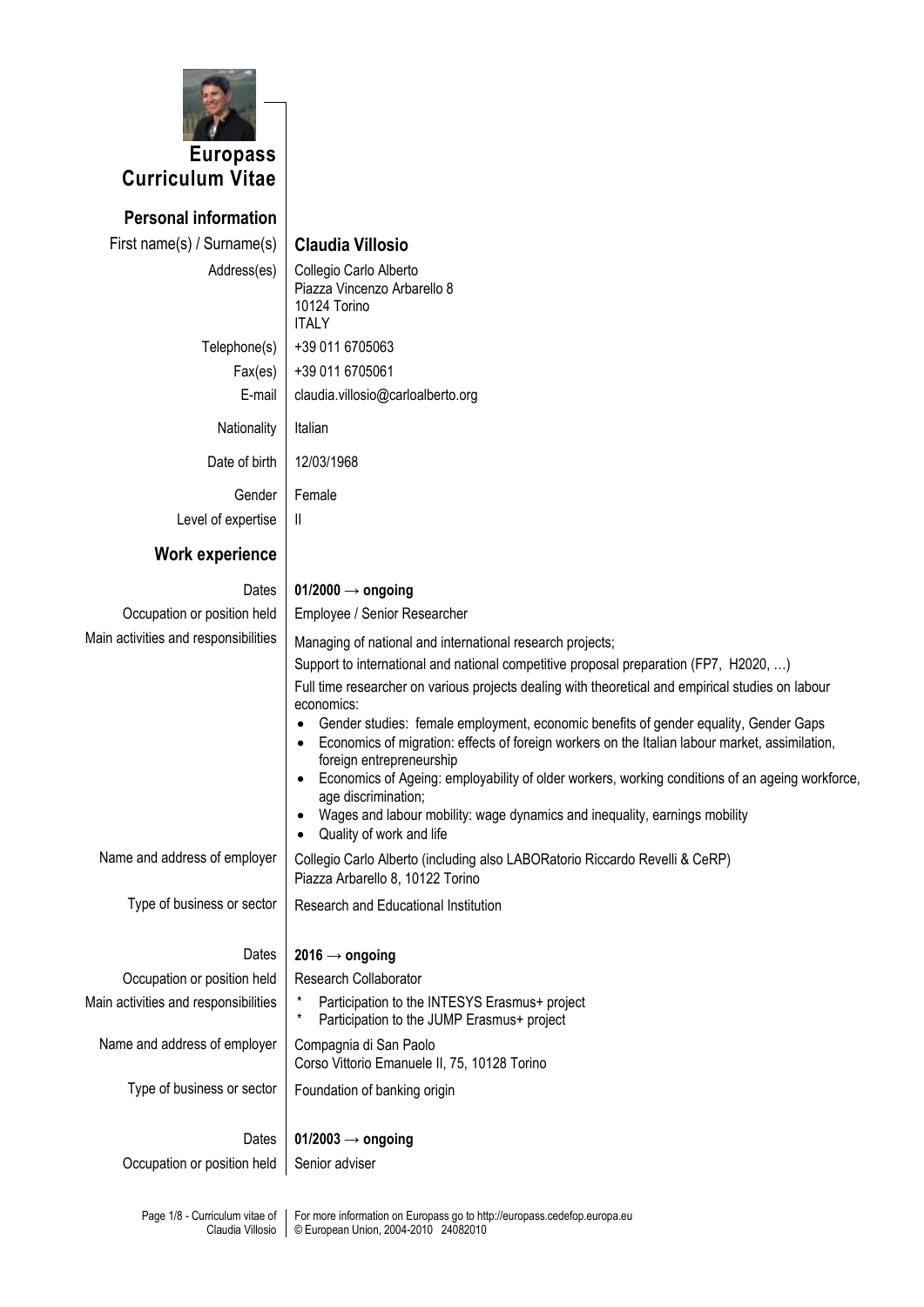| Main activities and responsibilities | Participation to migration related projects, in particular about labour migration and foreign<br>entrepreneurship                                                                                                                                                                                                                                                                                                                                                                                                                                                                                   |
|--------------------------------------|-----------------------------------------------------------------------------------------------------------------------------------------------------------------------------------------------------------------------------------------------------------------------------------------------------------------------------------------------------------------------------------------------------------------------------------------------------------------------------------------------------------------------------------------------------------------------------------------------------|
| Name and address of employer         | FIERI - Forum Internazionale ed Europeo di Ricerche sull'Immigrazione<br>Corso Marconi 4, 10125 Torino                                                                                                                                                                                                                                                                                                                                                                                                                                                                                              |
| Type of business or sector           | Research Centre on Migration issues                                                                                                                                                                                                                                                                                                                                                                                                                                                                                                                                                                 |
| Dates                                | $02/2013 - 12/2013$                                                                                                                                                                                                                                                                                                                                                                                                                                                                                                                                                                                 |
| Occupation or position held          | <b>Research Collaborator</b>                                                                                                                                                                                                                                                                                                                                                                                                                                                                                                                                                                        |
| Main activities and responsibilities | Participation to the 'Make Migration Work for Development' project                                                                                                                                                                                                                                                                                                                                                                                                                                                                                                                                  |
| Name and address of employer         | Nomisma - Società di Studi Economici S.p.A.<br>Strada Maggiore 44, 40125 Bologna                                                                                                                                                                                                                                                                                                                                                                                                                                                                                                                    |
| Type of business or sector           | Private firm of Economics Studies                                                                                                                                                                                                                                                                                                                                                                                                                                                                                                                                                                   |
| Dates                                | $2009 - 2010$                                                                                                                                                                                                                                                                                                                                                                                                                                                                                                                                                                                       |
| Occupation or position held          | Research Collaborator                                                                                                                                                                                                                                                                                                                                                                                                                                                                                                                                                                               |
| Main activities and responsibilities | Participation to the project "Evaluation of the University reform (Bologna process)"                                                                                                                                                                                                                                                                                                                                                                                                                                                                                                                |
| Name and address of employer         | Fondazione Giovanni Agnelli<br>Via Nizza 250, 10126 Torino                                                                                                                                                                                                                                                                                                                                                                                                                                                                                                                                          |
| Type of business or sector           | Research Institution                                                                                                                                                                                                                                                                                                                                                                                                                                                                                                                                                                                |
| Dates                                | 2009                                                                                                                                                                                                                                                                                                                                                                                                                                                                                                                                                                                                |
| Occupation or position held          | Research Collaborator                                                                                                                                                                                                                                                                                                                                                                                                                                                                                                                                                                               |
| Main activities and responsibilities | Collaboration to monitoring the implementation of the UNECE Regional Strategy of the Madrid<br>international Plan of Action on Ageing                                                                                                                                                                                                                                                                                                                                                                                                                                                               |
| Name and address of employer         | ISFOL - Istituto per lo Sviluppo della Formazione Professionale dei Lavoratori<br>Corso d'Italia 33, 00198 Roma                                                                                                                                                                                                                                                                                                                                                                                                                                                                                     |
| Type of business or sector           | <b>Public Research Institution</b>                                                                                                                                                                                                                                                                                                                                                                                                                                                                                                                                                                  |
| Dates                                | 10/1995 - 12/2007                                                                                                                                                                                                                                                                                                                                                                                                                                                                                                                                                                                   |
| Occupation or position held          | Researcher and partner                                                                                                                                                                                                                                                                                                                                                                                                                                                                                                                                                                              |
| Main activities and responsibilities | Development of statistical procedure for the use of administrative data.<br>Supply of data on earnings mobility and inequality in Italy for the OECD Employment Outlook.<br>Participation to the projects: "Analysis of self-employment in the UE" and "Analysis of wage<br>flexibility and mobility in the UE" commissioned by the European Commission.<br>Studies on foreign employment in Italy for ILO, Italian Commission for the integration of<br>Foreigners, IRES Piemonte, the Chamber of Commerce<br>Development of regional econometric Studies on the Artisan sector in Piedmont Region |
| Name and address of employer         | R&P Ricerche e Progetti<br>Via Bonafous 8, 10123 Torino                                                                                                                                                                                                                                                                                                                                                                                                                                                                                                                                             |
| Type of business or sector           | Private firm of research and consultancy in economics                                                                                                                                                                                                                                                                                                                                                                                                                                                                                                                                               |
| Dates                                | 03/1994 - 07/1994                                                                                                                                                                                                                                                                                                                                                                                                                                                                                                                                                                                   |
| Occupation or position held          | Research assistant                                                                                                                                                                                                                                                                                                                                                                                                                                                                                                                                                                                  |
| Main activities and responsibilities | Research Project on "Social Security, Social Welfare, and the Aging Population" by R. A. Pecchenino<br>-Michigan State University                                                                                                                                                                                                                                                                                                                                                                                                                                                                   |
| Name and address of employer         | ICER (International Centre for Economic Research)<br>Viale Settimio Severo 63, 10133 Torino                                                                                                                                                                                                                                                                                                                                                                                                                                                                                                         |
| Type of business or sector           | International Centre for Economic Research                                                                                                                                                                                                                                                                                                                                                                                                                                                                                                                                                          |
|                                      |                                                                                                                                                                                                                                                                                                                                                                                                                                                                                                                                                                                                     |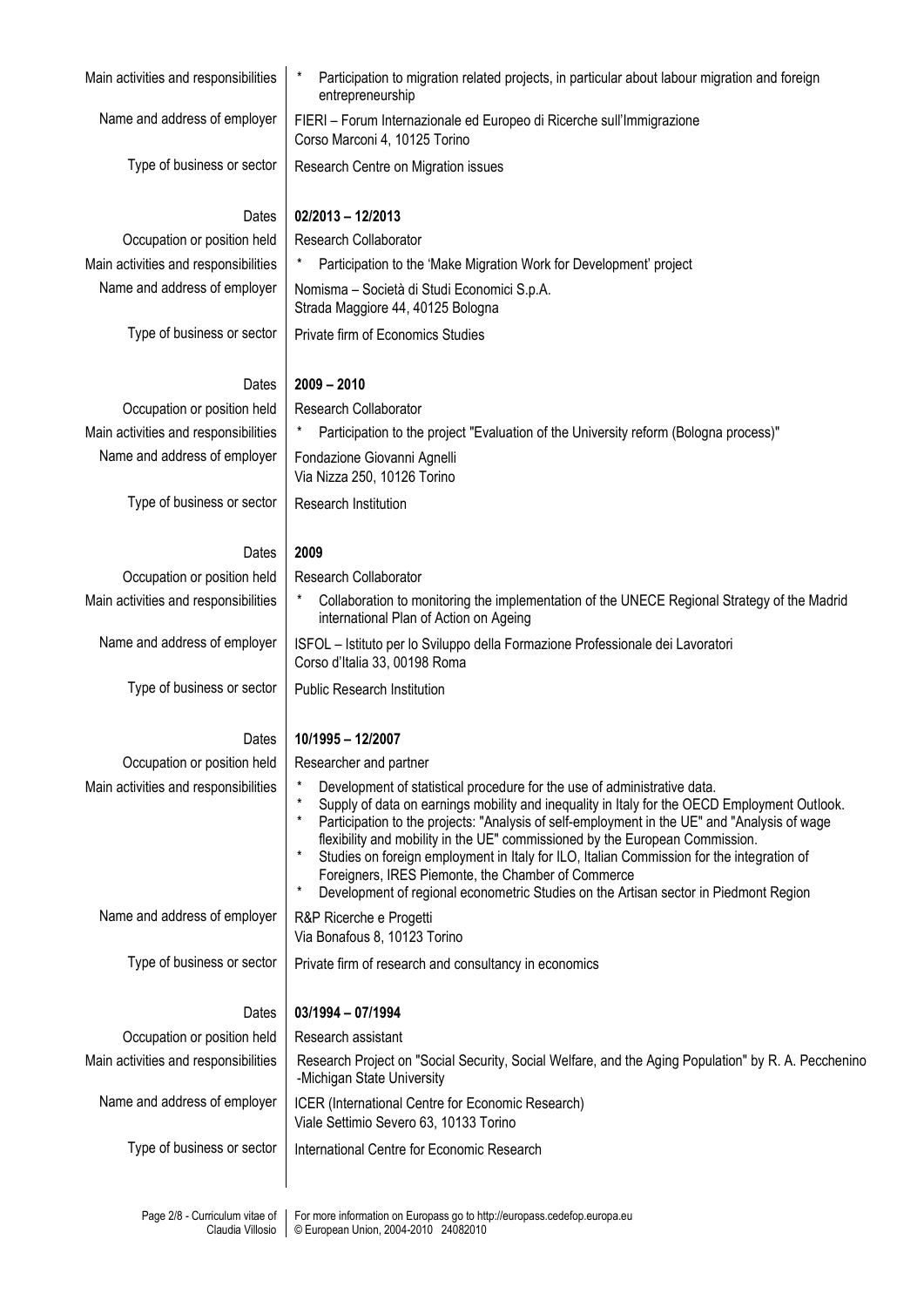# Dates **01/1994 – 12/1994**

Occupation or position held | Research assistant Name and address of employer | ISTAT

Main activities and responsibilities | Research Project on "Organization and functioning of the Public Administration" by CNR Via Cesare Balbo 16, 00184 Roma Type of business or sector  $\parallel$  National Statistical Institute

## Dates **09/1993 – 02/1994 E 01/1995 – 12/1995**

CIDE (Centro Interuniversitario di Econometria)

Occupation or position held | Research scholarship Name and address of employer  $\vert$  Fondazione Luigi Einaudi

Main activities and responsibilities | Research project on financial markets imperfections and home ownership Via Principe Amedeo 34, 10123 Torino

Type of business or sector | Foundation

# **Education and training**

# Dates **19/06/1994 – 2/07/1994**

Master Degree in Economics

**Econometrics** 

Economics

University of Turin

Title of qualification awarded  $\parallel$  Summer school in Econometrics Principal subjects/occupational skills covered

Name and type of organisation providing education and training Dates **09/1992 – 06/1993**

Title of qualification awarded | Master Grade A+ Principal subjects/occupational skills covered

Name and type of organisation providing education and training Dates **1987 - 1992**

Title of qualification awarded | Laurea 110/110 cum laude (First Class Honours Degree) Principal subjects/occupational skills covered Name and type of organisation providing education and training

# **Personal skills and competences**

Mother tongue(s) **Italian**

Other language(s)  $Self-assessment$ *European level (\*)* 

| inañcio)    |                                                          |                 |                |                 |                 |                    |    |                   |                |                 |
|-------------|----------------------------------------------------------|-----------------|----------------|-----------------|-----------------|--------------------|----|-------------------|----------------|-----------------|
| essment     | Understanding                                            |                 |                |                 | <b>Speaking</b> |                    |    | Writing           |                |                 |
| n level (*) |                                                          | Listening       |                | Reading         |                 | Spoken interaction |    | Spoken production |                |                 |
| English     | C <sub>1</sub>                                           | Proficient user | C <sub>1</sub> | Proficient user | C <sub>1</sub>  | Proficient user    | C1 | Proficient user   | C <sub>1</sub> | Proficient user |
|             | (*) Common European Framework of Reference for Languages |                 |                |                 |                 |                    |    |                   |                |                 |

CORIPE Piemonte (Consortium for the Research and the Permanent Education in Economics)

Organisational skills and

# Social skills and competences | ABLE TO WORK IN TEAM, TO DO PUBLIC PRESENTATIONS, TO DO CLASS TEACHING

competences <sup>P</sup>ROJECT MANAGEMENT FOR SEVERAL EU-FUNDED RESEARCH PROJECTS

Technical skills and competences | STATISTICAL SOFTWARE (SAS, STATA), MS OFFICE (EXCEL, POWERPOINT, WORD)

Page 3/8 - Curriculum vitae of Claudia Villosio

For more information on Europass go to http://europass.cedefop.europa.eu © European Union, 2004-2010 24082010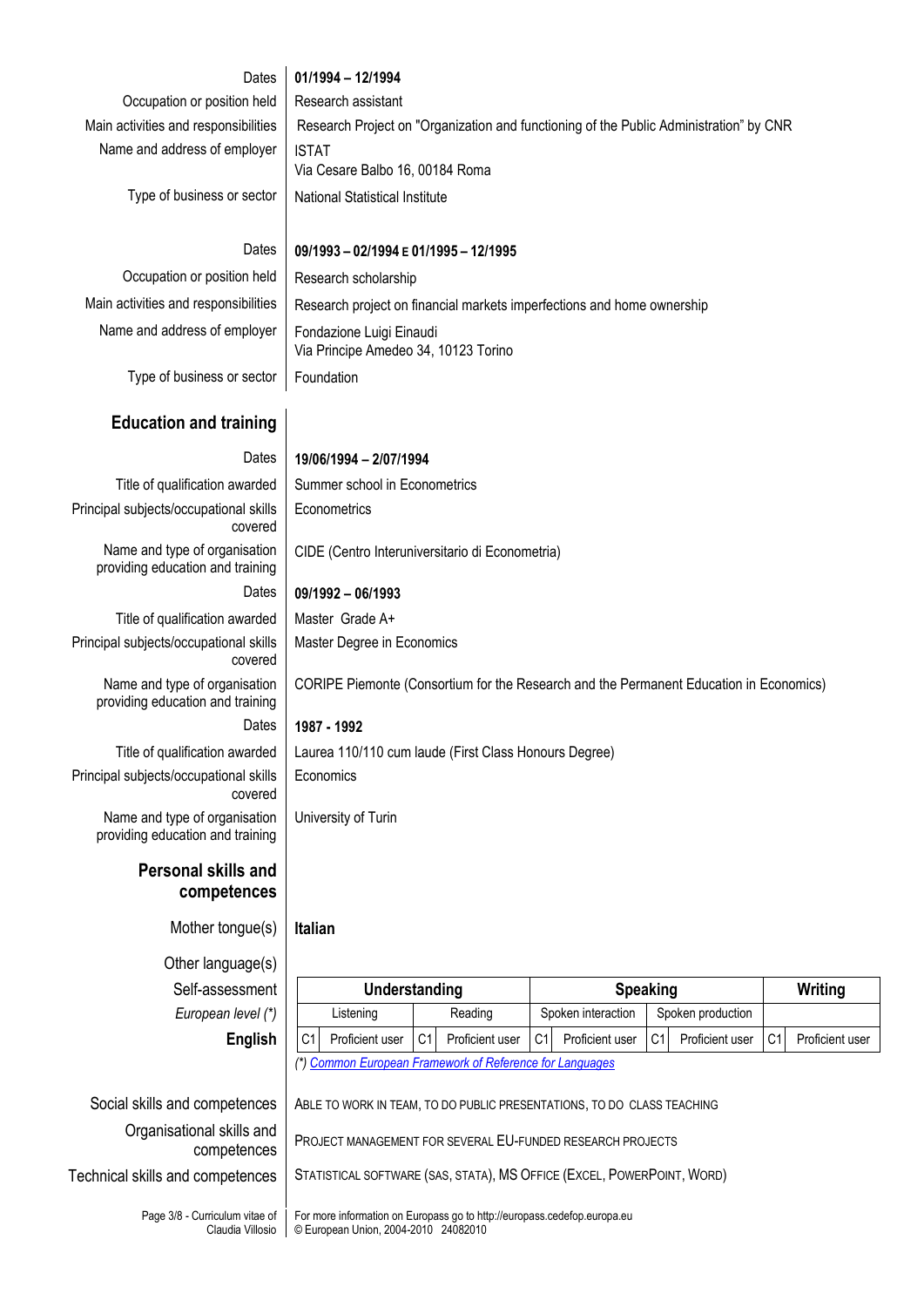| Projects' participation | 2018-2020 "CLEAR: Closing Gender Pension Gap by Increasing Women's Awareness", H2020 JUST<br><b>Action Grant</b>                                                                                                                                   |
|-------------------------|----------------------------------------------------------------------------------------------------------------------------------------------------------------------------------------------------------------------------------------------------|
|                         | 2018-2021 "Youth employment partnerSHIP - Evaluation studies in Spain Hungary, Italy and<br>Poland", EEA and Norway Grant, Italian team coordinator                                                                                                |
|                         | 2016-2018 "JUMP - Juggling Motherhood and Profession", Erasmus+ Programme, Coordinator                                                                                                                                                             |
|                         | 2016-2018 "INTESYS- Together-Supporting vulnerable children through integrated early childhood<br>services", Erasmus+ Programme                                                                                                                    |
|                         | 2016<br>"Study on the Economic benefits of gender Equality in the EU" funded by the European<br>Institute for Gender Equality (EIGE)                                                                                                               |
|                         | 2015<br>"Anticipating the future trend of female labour market participation and its impact on economic<br>growth" funded by the European Foundation for the Improvement of Living and Working Conditions<br>(EUROFOUND)                           |
|                         | 2015<br>"WeRSA - Wealth at Retirement and Savings Adequacy" funded by EC - DG Employment,<br>Social Affairs and Inclusion                                                                                                                          |
|                         | 2014<br>"WORK→INT - Assessing and enhancing integration in workplaces" funded by the European<br>Integration Fund                                                                                                                                  |
|                         | 2013<br>"NEUJOBS - Creating and adapting jobs in Europe in the context of a socio-ecological<br>transition" funded by the European Union, 7 <sup>th</sup> Framework Programme (http://www.neujobs.eu/)                                             |
|                         | "MMWD - Making Migration Work for Development. Policy tools for strategic planning in SEE<br>2013<br>regions and cities" for the Emilia Romagna Region, funded by the South East Europe (SEE)<br><b>Transnational Cooperation Programme</b>        |
|                         | 2009-2012 "WALQING - Work and Life Quality in New and Growing Jobs" funded by the European<br>Union, 7th Framework Programme - www.walqing.eu                                                                                                      |
|                         | 2011-2012 National Expert for the Independent Network of Labour Migration & Integration Experts<br>(LINET) of OIM for the "Analysis of Data on Migration and the Labour Market in Italy for the Annual<br>monitoring review"                       |
|                         | 2006-2012 "Foreign entrepreneurship in the Turin Province" funded by CCIAA Torino and FIERI                                                                                                                                                        |
|                         | 2010<br>"Conseguenze socio-economiche dell'invecchiamento demografico e politiche per il<br>prolungamento della vita attiva" [Socio-economic consequences of demographic ageing and policies<br>for active ageing] funded by ISFOL                 |
|                         | 2009-2010 "Evaluation of the University reform (Bologna process) by Human Resource Managers"<br>funded by Fondazione Agnelli                                                                                                                       |
|                         | "Monitoring implementation of the UNECE Regional Strategy of the Madrid international Plan<br>2009<br>of Action on Ageing" funded by ISFOL                                                                                                         |
|                         | "Global comparison of quality of work and employment: USA, Japan, and the EU" funded by<br>2008<br>the European Foundation for the Improvement of Living and Working Conditions                                                                    |
|                         | 2007<br>"Working Conditions of an Ageing workforce" funded by the European Foundation for the<br>Improvement of Living and Working Conditions (project co-ordinator)                                                                               |
|                         | 2006<br>"Ageing and Employment: Identification of Good Practice to Increase Job Opportunities and<br>Maintain Older Workers in Employment" funded by the European Commission, D.G. Employment,<br>Social Affairs and Equal Opportunity             |
|                         | 2005-2006 "Il prolungamento della vita lavorativa dei "giovani anziani" : uno studio sulle strategie<br>d'impresa" [Extending working lives of the young-elderly: a study on firms' strategies] funded by CRT<br>foundation (project co-ordinator) |
|                         | 2001<br>"Scelte di lavoro e di pensionamento dei lavoratori anziani in Italia" [work and retirement<br>choices of older workers in Italy] funded by the Italian Ministry of Labour and Welfare Policies                                            |
|                         | "Analysis of self-employment in the UE" commissioned by the European Community, D.G.<br>2000<br><b>Employment and Social Affairs</b>                                                                                                               |
|                         | 1999<br>"Analysis of wage flexibility and mobility in the UE" commissioned by the European<br>Community, DG V                                                                                                                                      |
|                         |                                                                                                                                                                                                                                                    |
|                         |                                                                                                                                                                                                                                                    |
|                         |                                                                                                                                                                                                                                                    |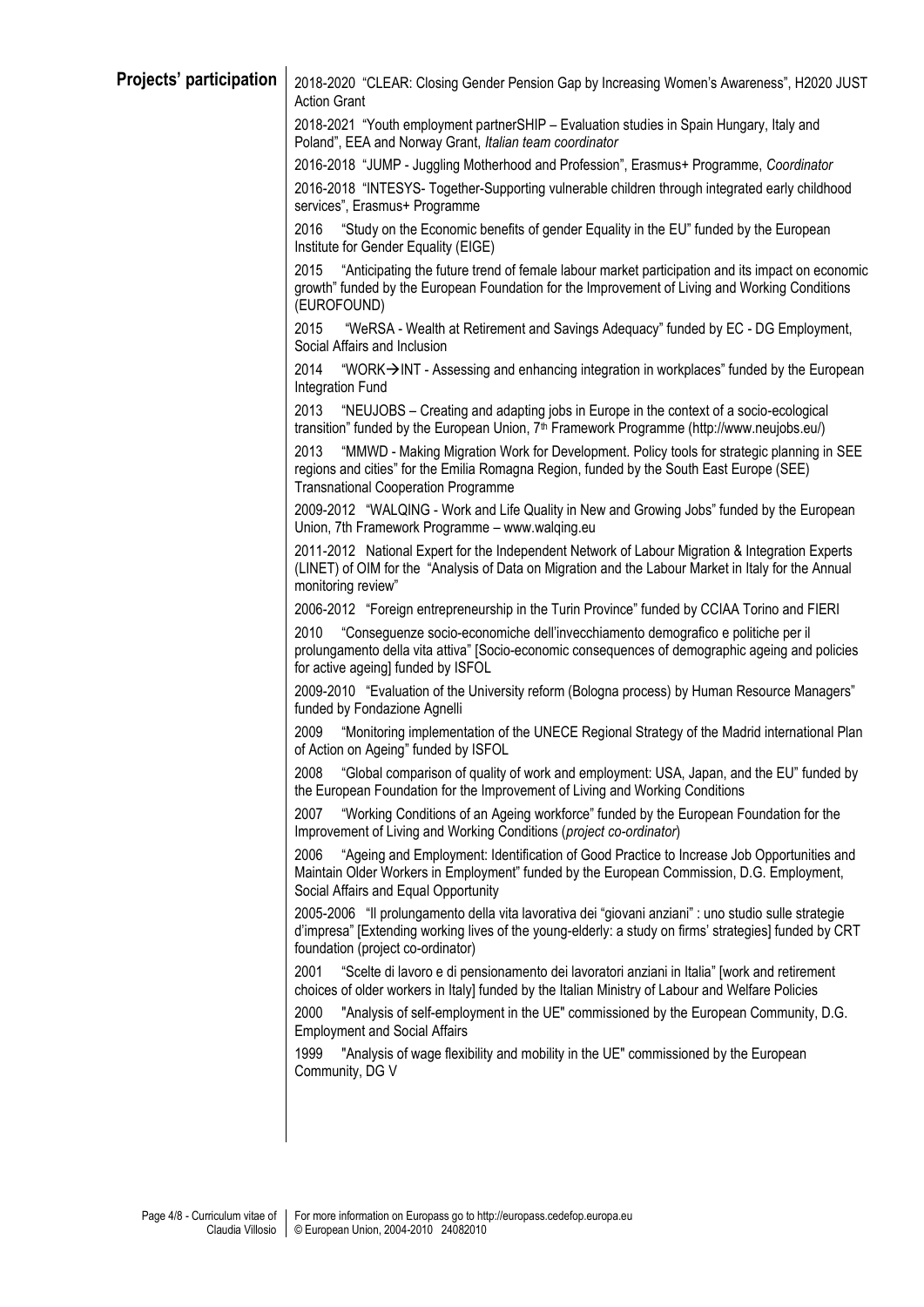# **Publications Publications in Peer-Reviewed Journals**

2018 "Wage assimilation of immigrants and internal migrants: the role of linguistic distance", with S. Strom, D. Piazzalunga and A. Venturini, *Regional Studies,* Vol.52, N. 10, pp1423-1434

2018 "Are migrants an asset in recession? Insights from Italy", with A. Venturini, *Journal of Ethnic and Migration Studies,* Vol. 44, N. 14, pp 2340-2357

2018 "Who migrates and Why? Evidence from Italian Administrative Data", with M. Wagner and C. Bartolucci, *Journal of Labour Economics,* Vol. 36, N. 2, pp 551-588

2015 "Training and Wages of Older Workers in Europe", with M. Belloni, *European Journal of Ageing ,* Vol. 12, N. 1, pp 7-16

2013 "Labor Market Penalties for Mothers in Italy", with L. Pacelli and S. Pasqua, *Journal of Labor Research*, *,* Vol. 34 N.4, 2013, pp 408-432

2013 "L'Italia e l'immigrazione "low cost": fine di un ciclo?", with F. Pastore and E. Salis, *Mondi Migranti,* n.1/2013 (19)

2012 "Have Labour Market Reforms at the Turn of the Millennium Changed the Job and Employment Durations of New Entrants? A Comparative Study for Germany and Italy", with Giannelli G. and Jaenichen U., *Journal of Labor Research*, Vol. 33 N.2, 2012, pp 143-172

2011 "Skilled and Unskilled Wage Dynamics in Italy in the '90s: Changes in the Individual Characteristics, Institutions, Trade and Technology", with Falzoni A.M., Venturini A., *International Review of Applied Economics*, Vol. 25, No. 4, July 2011, pp. 441–463

2010 "What makes a good candidate? The preferences of HR Managers about new graduated jobseekers" *Giornale degli Economisti* , Vol. 69 - n.3 December 2010

2008 "Labour market assimilation of foreign workers in Italy", with A. Venturini, *Oxford Review of Economic Policy*, Vol. 24 n.3, 2008, pp. 518-542

2006 "Labour market effects of immigration into Italy: An empirical analysis", with A. Venturini, *International Labour Review*, Vol. 145, 2006, No. 1-2

1999 "Do Immigrants Compete with Natives?", with A. Gavosto and A. Venturini, *Labour* n. 13:3, 1999 pp. 603-622

1998 "Flussi di lavoratori e di posti di lavoro in Italia: una stima del modello delle "vacancy chains" su microdati", with M. Filippi and L. Pacelli*, Lavoro e Relazioni Industriali* n. 1/98

## **Books**

2009 "Dal lavoro al pensionamento: Più a lungo al lavoro e più attivi in pensione", with C. Malpede, Franco Angeli, 2009

2002 "Introduzione alla statistica", with M. Novarese, UTET, 2002

## **Chapters in Books**

2015 "Low-Paid but Satisfied? How Immigrant and Ethnic Minority Workers in Low-Wage Jobs Make Sense of Their Wages", with Markova E.L., Sardadvar K., Poggi A. in Holtgrewe U., Kirov V., Ramioul M. (eds.) "Hard work in new jobs. The quality of work and life in European growth sectors". Houndmills (Palgrave Macmillan)

2015 "Subjective Well-Being at the Workplace", with Poggi A. in Holtgrewe U., Kirov V., Ramioul M. (eds.) "Hard work in new jobs. The quality of work and life in European growth sectors". Houndmills (Palgrave Macmillan)

2015 "Material Well-Being and Job Quality: Some Descriptive Statistics", with Bizzotto G. e Poggi A. in Holtgrewe U., Kirov V., Ramioul M. (eds.) "Hard work in new jobs. The quality of work and life in European growth sectors". Houndmills (Palgrave Macmillan)

2012 "Nevertheless Attracting…Italy and Immigration in Times of Crisis ",with F. Pastore, in H. Duncan, J. Nieuwenhuysen and S. Neerup (eds.), International Migration in Uncertain Times, McGill-Queen's University Press, 2012 pp. 109-128

2008 "Wage Mobility and Dynamics in Italy 1993-1998", with B. Contini, L. Pacelli, R. Leombruni, in E. Lazear, K. Shaw (eds.) "The Structure of Wages: an International Comparison", Chicago University Press, NBER, 2008

2007 "Age discrimination in Italy", with O. Rimkevitch, in M. Sargeant "The Law on Age Discrimination in the EU" Kluwer Law International BV, The Netherlands, 2007, pp 111-133

Cemtre for Labour Market Research, Belgium, 2006 europa.eu 2006 " Employability of older workers in Italy and Europe", with R. Leombruni, in W. Herremans, N. Heuvel, C. Ehrel (eds.), Active ageing: early retirement and employabilty, Steunpunt WAV – Resource

Page 5/8 - Curriculum vitae of Claudia Villosio

© European Union, 2004-2010 24082010 2005 "Cambi di lavoro, dimensione aziendale e dinamica salariale nelle imprese italiane", with B. Contini, in B. Contini, U. Trivellato (eds.) "Eppur si muove. Dinamiche e persistenze nel mercato del lavoro italiano", Il Mulino 2005, pagg.567-595 Bologna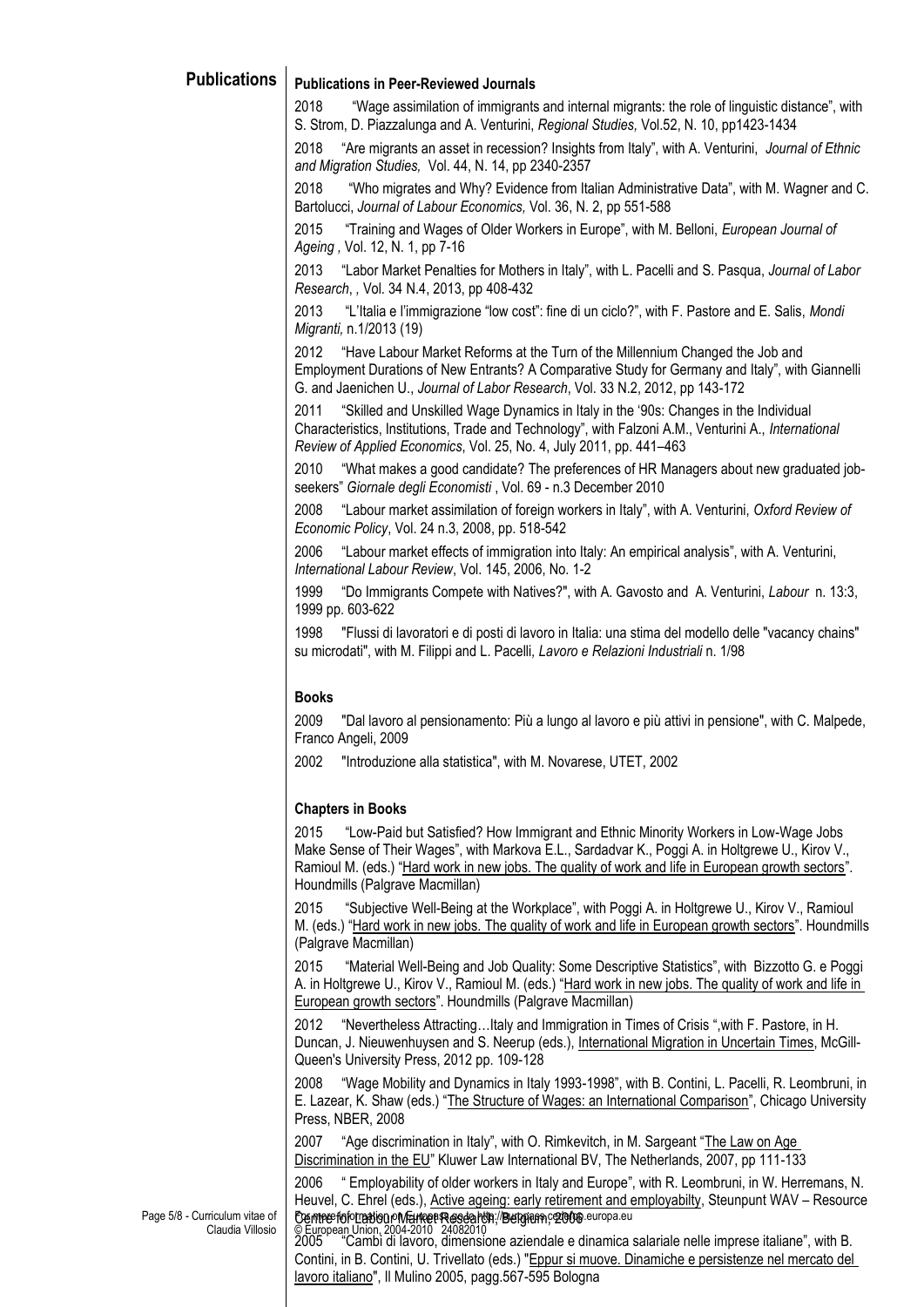2003 "Differenziali salariali, eterogeneità e discriminazione" in M. Samek Lodovici e R. Semenza (a cura di) "Partecipazione femminile e ruolo dell'età. La posizione lavorativa delle donne adulte in Lombardia" Franco Angeli 2003, pagg.113-120

2003 "L'uscita dall'occupazione alle dipendenze" in M. Samek Lodovici e R. Semenza (a cura di) "Partecipazione femminile e ruolo dell'età. La posizione lavorativa delle donne adulte in Lombardia" Franco Angeli 2003, pagg. 141-157

2002 "Foreign workers" in B. Contini (eds) "Labour mobility and wage dynamics in Italy", Rosenberg & Sellier Publishing, 2002

2002 "Earnings mobility in Italy", with A. Borgarello e F. Devicenti, in B. Contini (eds) "Labour mobility and wage dynamics in Italy ", Rosenberg & Sellier Publishing, 2002

2001 "Analisi longitudinale dei percorsi lavorativi e dei differenziali retributivi dei lavoratori a tempo parziale in Lombardia", with G. Garrone, in M. Samek Lodovici e R. Semenza (a cura di) "Le forme del lavoro. L'occupazione non standard: Italia e Lombardia nel contesto europeo" Franco Angeli 2001, pagg. 181-204

2000 "Immigrazione e salari in Italia", with A: Venturini, in "Rapporto sulle retribuzioni e il costo del lavoro" Rapporto predisposto per il CNEL dall'IRS, Documenti CNEL 2000

2000 "I processi di sostituzione di manodopera", with C. Malpede, in Stefano Molina "Le politiche aziendali per l' anzianato del lavoro in Italia" Franco Angeli, 2000

1999 "Determinanti dell'ingresso nel lavoro autonomo, formazione di nuove imprese ", with M. Novarese and R. Revelli, in "La questione dimensionale nell'industria italiana. I nodi strutturali e i problemi aperti", Confindustria e Il Mulino 1999

1998 "La mobilità salariale in Italia", with B. Contini and M. Filippi, in "Ricerche quantitative per la politica economica 1997" Banca di Italia, Roma 1998

1998 "Earnings mobility in Italy", with B. Contini and M. Filippi, in "Low-pay and Earnings mobility in Europe" Asplund, Sloane, Theodossiou (eds), Elgar publisher, 1998 London

1997 "I parametri del lavoro" in "La formazione e il lavoro al tempo delle reti telematiche" Pietro Terna (eds), 1997 Rosemberg & Sellier, Torino, pagg.74-90

1996 "Natalità e mortalità di impresa in Italia: alcune caratteristiche strutturali", with B. Contini e R. Revelli, in "La mobilità della società italiana" G. Galli (eds.), 1996 SIPI Editore, Roma, pagg. 3-23

1995 "Gli indicatori di attività per la pubblica amministrazione: un'applicazione" in "Misura e valutazione dei servizi pubblici" G. A. Certoma', V. Lo Moro, R. Malizia (eds.), 1995 Il Mulino, Bologna, pagg 263-289

1995 "Il controllo della pubblica amministrazione in presenza di cambiamenti nella struttura organizzativa" in "Misura e valutazione dei servizi pubblici" G. A. Certoma', V. Lo Moro, R. Malizia (eds.), 1995 Il Mulino, Bologna, pagg 243-262

## **Other Publications**

2019 "La politica d'integrazione nel nuovo contesto migratorio", with A. Venturini, in *Immigrazione e diritti fondamentali,* Università di Torino, conference proceeding: Siracusa May 4th 2017, Torino October 27th 2017

2017 "Integrare i servizi per l'infanzia: dal Tfiey a Intesys", with C. Canali, M. Sica, T. Vecchiato, in *Studi Zancan* 5/2017

2014 "Vulnerabilità e gratificazione per chi assiste gli anziani" in *Prospettive Sociali e Sanitarie* N. 4.2 Dicembre

2012 "Underpaid, Overworked, but Happy? Ambiguous Experiences and Processes of Vulnerabilisation in Domiciliary Elderly Care", with K. Sardadvar, P. Hohnen, A. Kuemmerling, C. McClelland, R. Naujaniene in *E-Journal of International and Comparative Labour Studies*, Vol. 1, No. 3-4 October-December 2012, ADAPT University Press

2011 "Il neolaureato ideale: così lo vuole l'azienda" in *Vita e Pensiero*, Vol. 4 (Luglio-Agosto) 2011 pp. 59-65

2008 "Quando gli immigrati diventano operatori economici: il caso dell'edilizia rumena a Torino", with Ambrosini M., Castagnone E., Gasparetti F. in Pittau F., Ricci A., Silj A. (eds) "Romania: immigrazioni e lavoro in Italia: statistiche, problemi e prospettive", Roma, IDOS: 251-261.

2008 "Il mercato del lavoro dei giovani anziani", in P. Brivio and M. Quarta (eds.), Game over? Percorsi professionali per gli over 40, Milano, Franco Angeli, pp. 63-73

2007 "Allungare la vita lavorativa dei «giovani anziani»: un problema che dipende assai più dalle politiche delle imprese che dalle riforme pensionistiche", with B. Contini, in AREL- Europa Lavoro

Economia, Aprile 2007, pp 27-30<br>For more information on Europass go to http://europass.cedefop.europa.eu © European Union, 2004-2010 24082010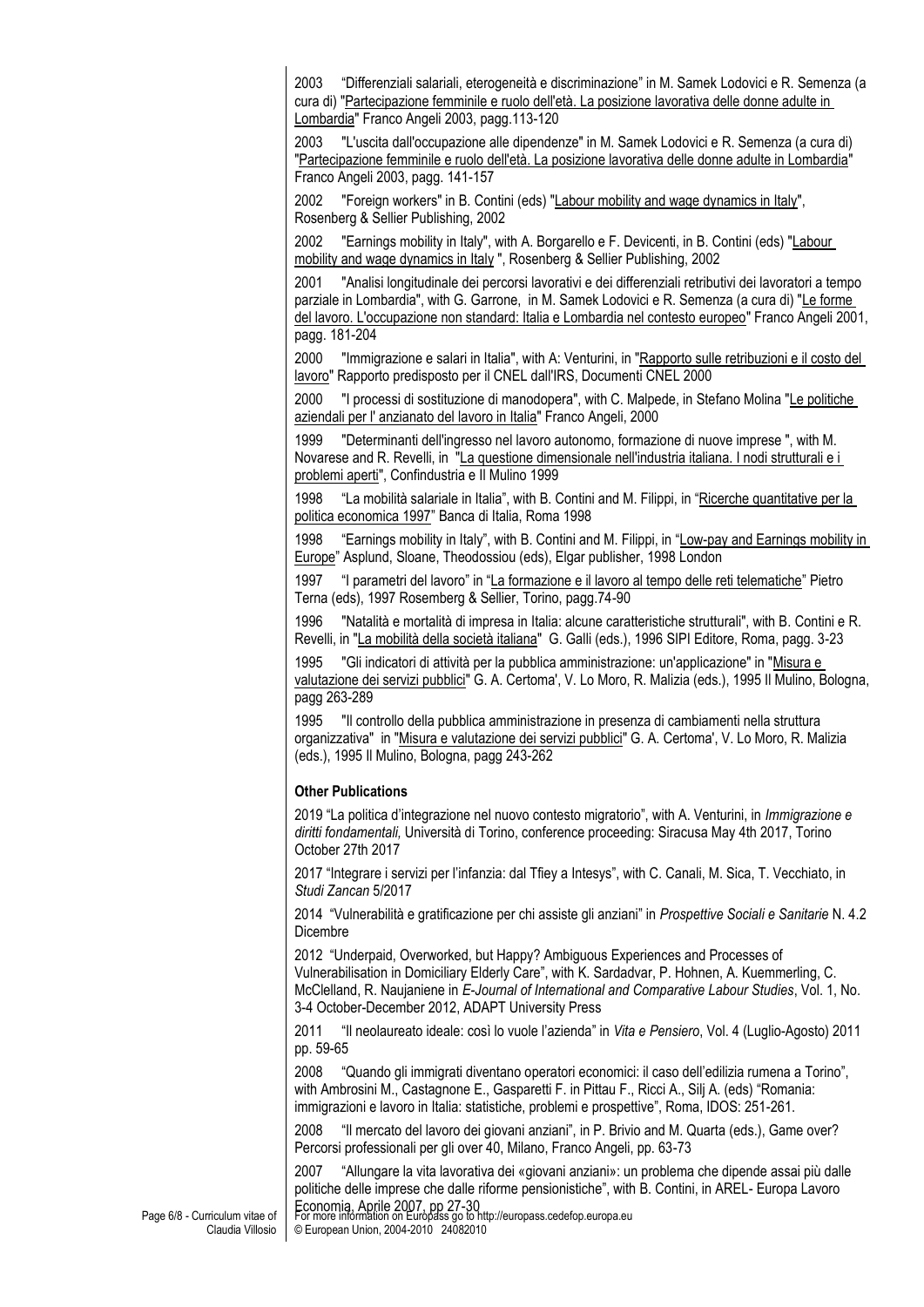2005 "Le indennità di malattia per valutare la relazione fra fattori occupazionali, assenza dal lavoro e mobilità lavorativa", with M. Filippi, C. Mamo e G. Costa, in *La medicina del lavoro* Vol. 96, Supplemento 2005

2004 "La mobilità dei lavoratori stranieri nel mercato del lavoro italiano" in *Sistema previdenza* N. 3 Anno XXI, Settembre 2004

#### **Reports**

2017 Villosio C., Di Tommaso M.L, Grinza E., Rossi M.C., Piazzalunga D., Mantouvalou K.and Caisl J "Economic benefits of gender equality in the European Union. Literature review: existing evidence and methodological approaches". European Institute for Gender Equality (EIGE). ISBN 978-92-9493-197- 9 doi:10.2839/3096

[http://eige.europa.eu/sites/default/files/documents/ti\_pubpdf\_mh0116176enn\_pdfweb\_201705161642 43.pdf]

2014 "Migrants' Remittances from Italy" (with L. Bartolini, E. Castagnone, F. Pastore) Greenback 2.0 World Bank Report

[https://remittanceprices.worldbank.org/sites/default/files/migrants\_remittances\_italy.pdf]

2013 "Italy" (with E. Salis) in IOM-LINET "Migration, Employment and Labour Market Integration Policies in the European Union (2010 and 2011)" IOM Regional Office, Brussels

[http://labourmigration.eu/research/report/24-migration-employment-and-labour-market-integrationpolicies-in-the-european-union-2010-

http://labourmigration.eu/research/report/25-migration-employment-and-labour-market-integrationpolicies-in-the-european-union-2011]

2011 "Quality of Life in Europe: Empirical evidence" (with Bizzotto G., Devicienti F., Poggi A., Vesan P.) Walqing working paper 2011.4, Deliverable 5 of the WALQING project, SSH-CT-2009- 244597, 2011

[http://www.walqing.eu/fileadmin/download/external\_website/Newsletters\_\_\_policy\_briefs/WALQING\_ 244597\_WPaper2011.4\_Del5.pdf]

2011 "Once there were wives and daughters, now there are badanti: Working in home elderly care in Italy is still an informal, unqualified and unrecognised occupation" (with G. Bizzotto) A report for WP5 of the WALQING project, SSH-CT-2009-244597

[http://www.walqing.eu/fileadmin/download/external\_website/WALQING\_SocialPartnershipSeries\_201 1.14 ElderlyCare ITA.pdf

2008 Di Pierro D., Giordanengo A., Pasqua P., Richiardi M., Villosio C. "Working Conditions of an Ageing workforce", European Foundation, Dublin, 2008

[http://www.eurofound.europa.eu/publications/htmlfiles/ef0817.htm]

## **Media**

*InGenere.it* "Se la crisi colpisce cameriere e commesse" (with F. Trentini and R. Quaranta), 27/05/2020<https://www.ingenere.it/articoli/se-crisi-colpisce-cameriere-commesse>

*Lavoce.info,* "Prima, durante e dopo Covid-19: disuguaglianza in famiglia" (with D. Del Boca, N. Oggero, P. Profeta e M.C. Rossi), 12/5/202[0 https://www.lavoce.info/archives/66645/prima-durante-e](https://www.lavoce.info/archives/66645/prima-durante-e-dopo-covid-19-disuguaglianza-in-famiglia/)[dopo-covid-19-disuguaglianza-in-famiglia/](https://www.lavoce.info/archives/66645/prima-durante-e-dopo-covid-19-disuguaglianza-in-famiglia/)

*Lavoce.info,* "Lavoratori stranieri con tre svantaggi in più nella fase 2" (with P. Campa, T. Frattini, F. Pastore, R. Quaranta), 5/5/2020 [https://www.lavoce.info/archives/66360/lavoratori-stranieri-con-tre](https://www.lavoce.info/archives/66360/lavoratori-stranieri-con-tre-svantaggi-in-piu-nella-fase-2/)[svantaggi-in-piu-nella-fase-2/](https://www.lavoce.info/archives/66360/lavoratori-stranieri-con-tre-svantaggi-in-piu-nella-fase-2/)

## **Working papers**

2013 "Who Migrates and Why?" (with C. Bartolucci and M. Wagner) Carlo Alberto Notebooks N.333,

2009 "Are Foreign Migrants More Assimilated Than Native Ones?" (with R. Faini, A. Venturini, S. Strom) *IZA Discussion Paper* No. 4639